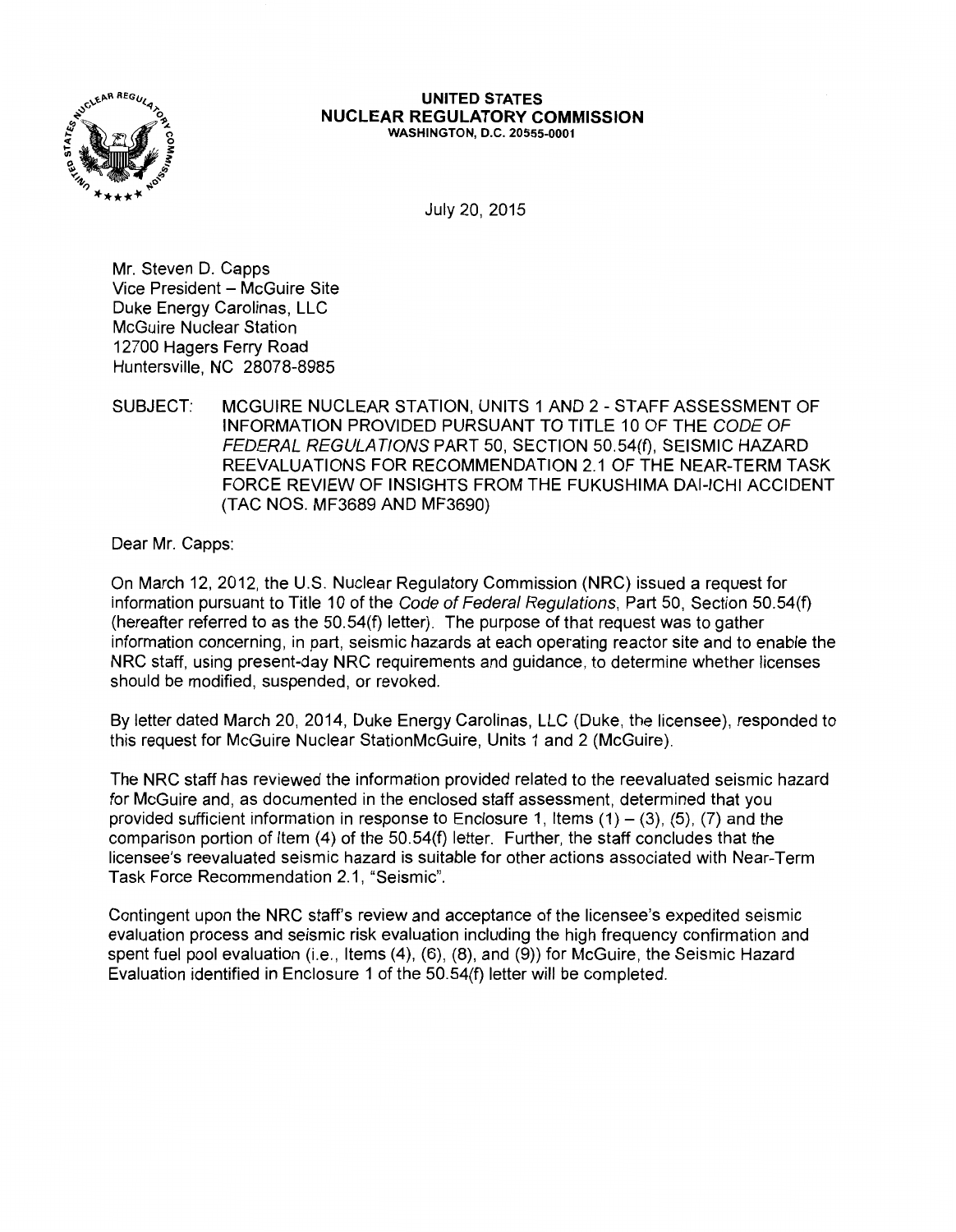S. Capps -2-

If you have any questions, please contact me at (301) 415-1617 or at Frankie.Vega@nrc.gov.

Sincerely,

 $\sim$ ( (

Frankie G. Vega, Project Manager Hazards Management Branch Japan Lessons-Learned Division Office of Nuclear Reactor Regulation

Docket Nos. 50-369 and 50-370

Enclosure: Staff Assessment of Seismic Hazard Evaluation and Screening Report

cc w/encl: Distribution via Listserv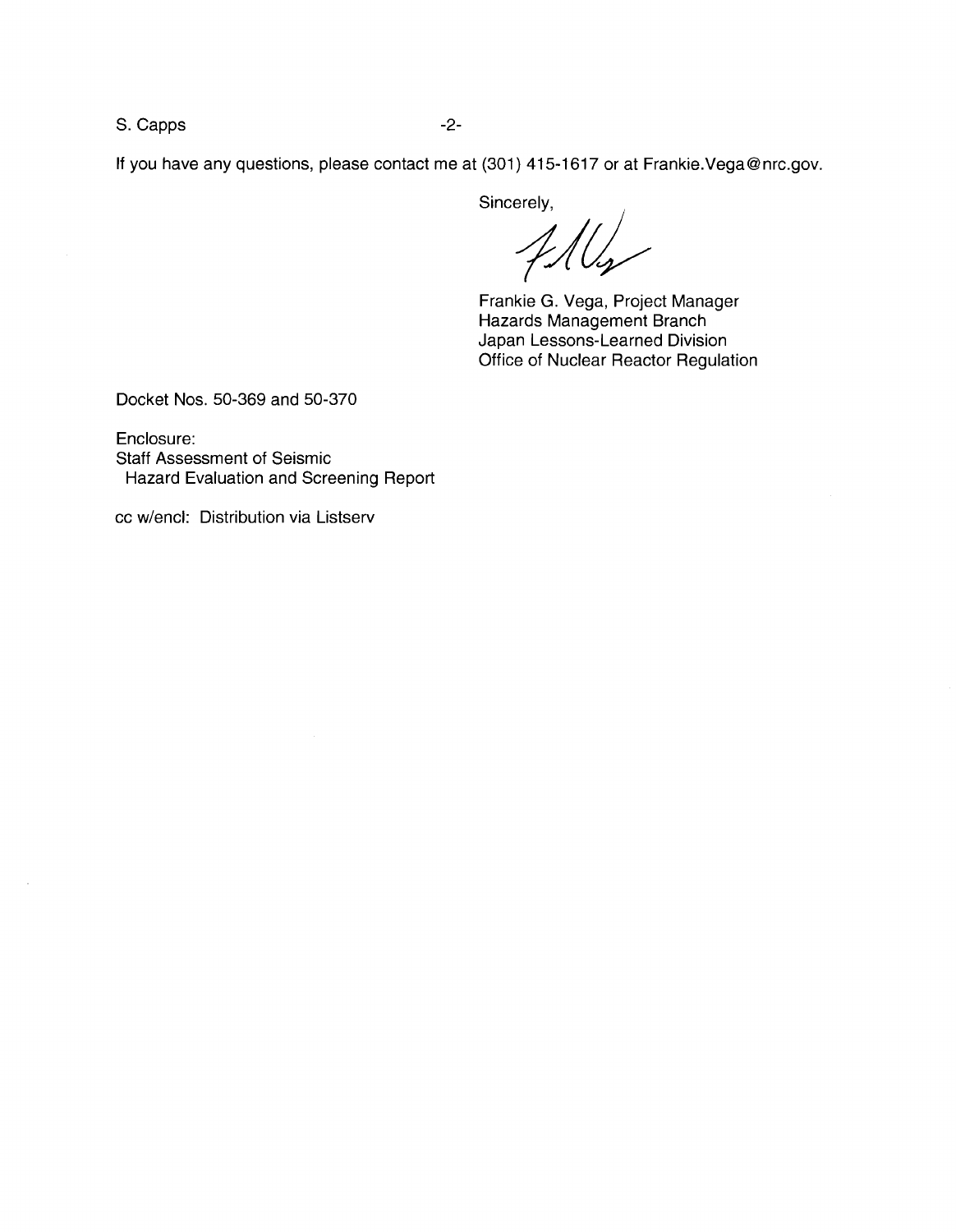# STAFF ASSESSMENT BY THE OFFICE OF NUCLEAR REACTOR REGULATION

# RELATED TO SEISMIC HAZARD AND SCREENING REPORT

## WMCGUIRE NUCLEAR STATION, UNITS 1 AND 2

## DOCKET NOS. 50-369 AND 50-370

# 1.0 INTRODUCTION

By letter dated March 12, 2012 (NRC, 2012a}, the U.S. Nuclear Regulatory Commission (NRC or Commission) issued a request for information to all power reactor licensees and holders of construction permits in active or deferred status, pursuant to Title 1 O of the Code of Federal Regulations (10 CFR), Section 50.54(f) "Conditions of license" (hereafter referred to as the "50.54(f) letter"). The request and other regulatory actions were issued in connection with implementing lessons-learned from the 2011 accident at the Fukushima Dai-ichi nuclear power plant as documented in the "Near-Term Task Force Review of Insights from the Fukushima Daiichi Accident" (NRC, 2011b).<sup>1</sup> In particular, the NRC Near-Term Task Force (NTTF) Recommendation 2.1, and subsequent Staff Requirements Memoranda (SRM) associated with Commission Papers SECY-11-0124 (NRC, 2011c) and SECY-11-0137 (NRC, 2011d), instructed the NRC staff to issue requests for information to licensees pursuant to 1 O CFR 50.54(f).

Enclosure 1 to the 50.54(f) letter requests that addressees perform a reevaluation of the seismic hazards at their sites using present-day NRC requirements and guidance to develop a ground motion response spectrum (GMRS).

The required response section of Enclosure 1 requests that each addressee provide the following information:

- (1) Site-specific hazard curves (common fractiles and mean) over a range of spectral frequencies and annual exceedance frequencies,
- (2) Site-specific, performance-based GMRS developed from the new site-specific seismic hazard curves at the control point elevation,
- (3) Safe Shutdown Earthquake (SSE) ground motion values including specification of the control point elevation,
- (4) Comparison of the GMRS and SSE. High-frequency evaluation, if necessary,

<sup>&</sup>lt;sup>1</sup> Issued as an enclosure to Commission Paper SECY-11-0093 (NRC, 2011a).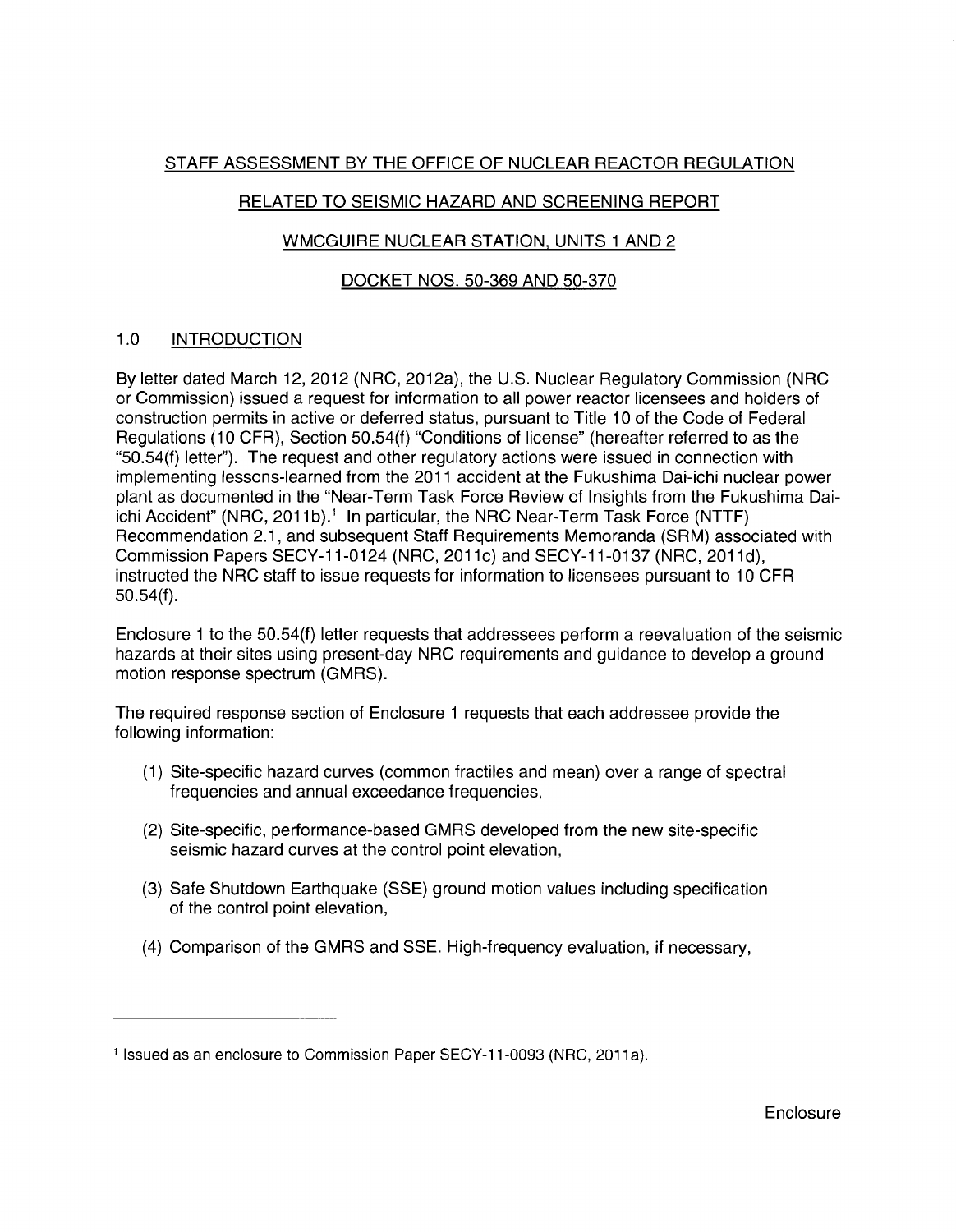- (5) Additional information such as insights from NTTF Recommendation 2.3 walkdown and estimates of plant seismic capacity developed from previous risk assessments to inform NRC screening and prioritization,
- (6) Interim evaluation and actions taken or planned to address the higher seismic hazard relative to the design basis, as appropriate, prior to completion of the risk evaluation (if necessary),
- (7) Selected risk evaluation approach (if necessary),
- (8) Seismic risk evaluation (if necessary), and
- (9) Spent fuel pool (SFP) evaluation (if necessary).

Present-day NRC requirements and guidance with respect to characterizing seismic hazards use a probabilistic approach in order to develop a risk-informed performance-based GMRS for the site. Regulatory Guide (RG) 1.208, A Performance-based Approach to Define the Site-Specific Earthquake Ground Motion (NRC, 2007), describes this approach. As described in the 50.54(f) letter, if the reevaluated seismic hazard, as characterized by the GMRS, is not bounded by the current plant design-basis SSE, further seismic risk evaluation of the plant is merited.

By letter dated November 27, 2012 (Keithline, 2012), NEI submitted EPRI report "Seismic Evaluation Guidance: Screening, Prioritization, and Implementation Details (SPID) for the Resolution of Fukushima Near-Term Task Force Recommendation 2.1 Seismic"(EPRI, 2012), hereafter called the SPID. The SPID supplements the 50.54(f) letter with guidance necessary to perform seismic reevaluations and report the results to the NRC in a manner that will address the Requested Information Items in Enclosure 1 of the 50.54(f) letter. By letter dated February 15, 2013 (NRC, 2013b), the staff endorsed the SPID.

The required response section of Enclosure 1 to the 50.54(f) letter specifies that Central and Eastern United States (CEUS) licensees provide their Seismic Hazard and Screening Report (SHSR) by 1.5 years after issuance of the 50.54(f) letter. However, in order to complete its update of the EPRI seismic ground motion models (GMM) for the CEUS (EPRI, 2013), industry proposed a six-month extension to March 31, 2014, for submitting the SHSR. Industry also proposed that licensees perform an expedited assessment, referred to as the Augmented Approach, for addressing the requested interim evaluation (Item 6 above), which would use a simplified assessment to demonstrate that certain key pieces of plant equipment for core cooling and containment functions, given a loss of all alternating current power, would be able to withstand a seismic hazard up to two times the design basis. Attachment 2 to the April 9, 2013, letter (Pietrangelo, 2013) provides a revised schedule for plants needing to perform (1) the Augmented Approach by implementing the Expedited Seismic Evaluation Process (ESEP) and (2) a seismic risk evaluation. By letter dated May 7, 2013 (NRC, 2013a), the NRC determined that the modified schedule was acceptable and by letter dated August 28, 2013 (NRC, 2013c), the NRC determined that the updated GMM (EPRI, 2013) is an acceptable GMM for use by CEUS plants in developing a plant-specific GMRS. By letter dated April 9, 2013 (Pietrangelo, 2013), industry committed to following the SPID to develop the SHSR for existing nuclear power plants.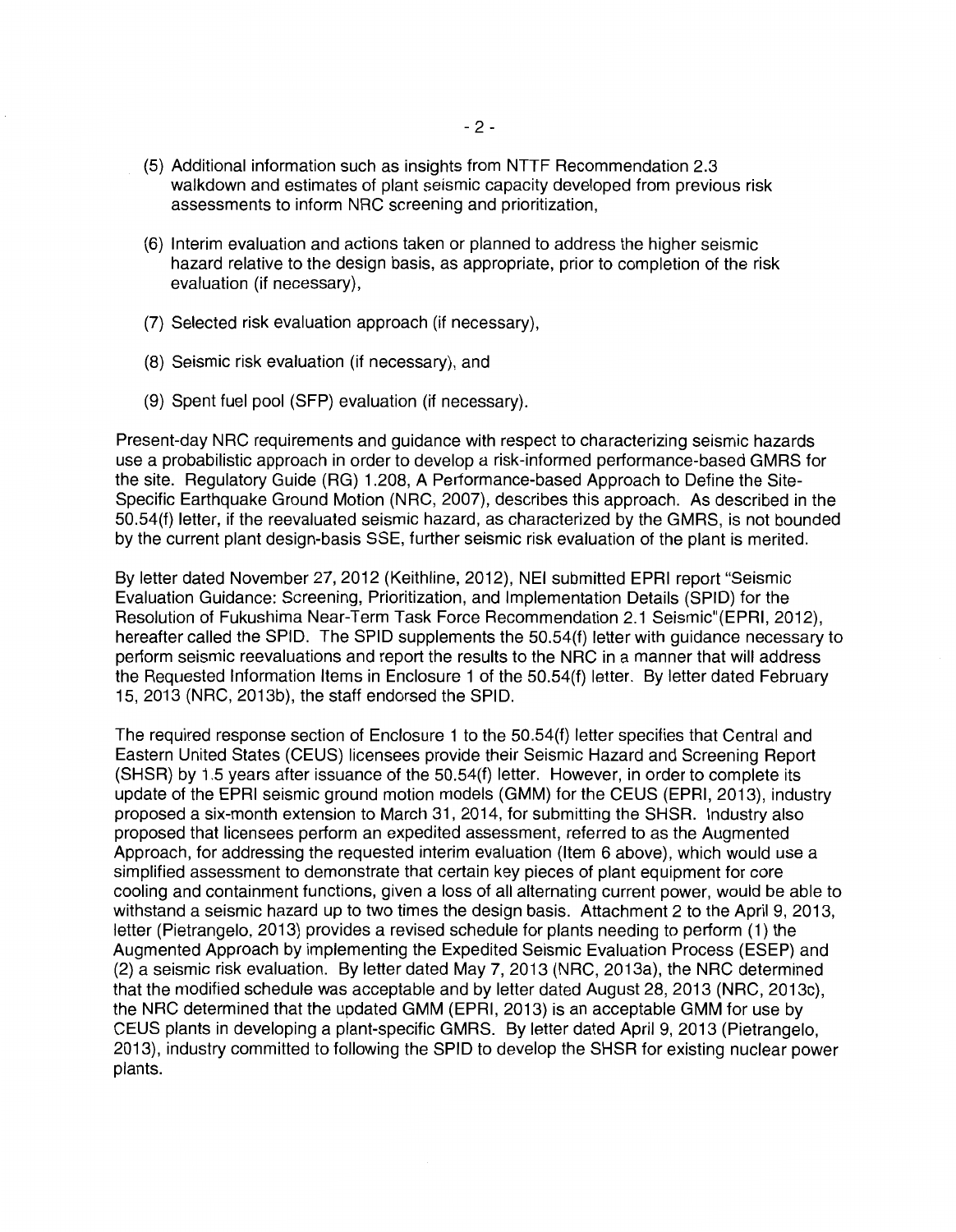By letter dated September 11, 2013 (Waldrep, 2013), Duke Energy Carolinas, LLC (Duke, the licensee) submitted partial site response information for the McGuire Nuclear Station McGuire, Units 1 and 2 (McGuire) site. By letter dated March 20, 2014 (Waldrep, 2014), the licensee submitted its SHSR for McGuire, Units 1 and 2.

### 2.0 REGULATORY BACKGROUND

The structures, systems, and components (SSCs) important to safety in operating nuclear power plants are designed either in accordance with, or meet the intent of Appendix A to 10 CFR Part 50, General Design Criteria (GDC) 2: "Design Bases for Protection Against Natural Phenomena;" and Appendix A to 10 CFR Part 100, "Reactor Site Criteria." The GDC 2 states that SSCs important to safety at nuclear power plants shall be designed to withstand the effects of natural phenomena such as earthquakes, tornadoes, hurricanes, floods, tsunami, and seiches without loss of capability to perform their safety functions.

For initial licensing, each licensee was required to develop and maintain design bases that, as defined by 10 CFR 50.2, identify the specific functions that an SSC of a facility must perform, and the specific values or ranges of values chosen for controlling parameters as reference bounds for the design. The design bases for the SSCs reflect appropriate consideration of the most severe natural phenomena that had been historically reported for the site and surrounding area. The design bases also considered limited accuracy, quantity, and period of time in which the historical data have been accumulated.

The seismic design bases for currently operating nuclear power plants were either developed in accordance with, or meet the intent of GDC 2 and 10 CFR Part 100, Appendix A. Although the regulatory requirements in Appendix A to 10 CFR Part 100 are fundamentally deterministic, the NRC process for determining the seismic design-basis ground motions for new reactor applications after January 10, 1997, as described in 10 CFR 100.23, requires that uncertainties be addressed through an appropriate analysis such as a probabilistic seismic hazard analysis (PSHA).

Section 50.54(f) of 10 CFR states that a licensee shall at any time before expiration of its license, upon request of the Commission, submit written statements, signed under oath or affirmation, to enable the Commission to determine whether or not the license should be modified, suspended, or revoked. On March 12, 2012, the NRC staff issued requests for licensees to reevaluate the seismic hazards at their sites using present-day NRC requirements and guidance, and identify actions planned to address plant-specific vulnerabilities associated with the updated seismic hazards.

Attachment 1 to Enclosure 1 of the 50.54(f) letter describes an acceptable approach for performing the seismic hazard reevaluation for plants located in the CEUS. Licensees are expected to use the CEUS Seismic Source Characterization (CEUS-SSC) model in NUREG-2115 (NRC, 2012b) along with the appropriate EPRI (2004, 2006) GMMs. The SPID provides further guidance regarding the appropriate use of GMMs for the CEUS. Specifically, Section 2.3 of the SPID recommends the use of the updated GMM (EPRI, 2013) and, as such, licensees used the NRG-endorsed updated EPRI GMM instead of the older EPRI (2004, 2006) GMM to develop PSHA base rock hazard curves. Finally, Attachment 1 requests that licensees conduct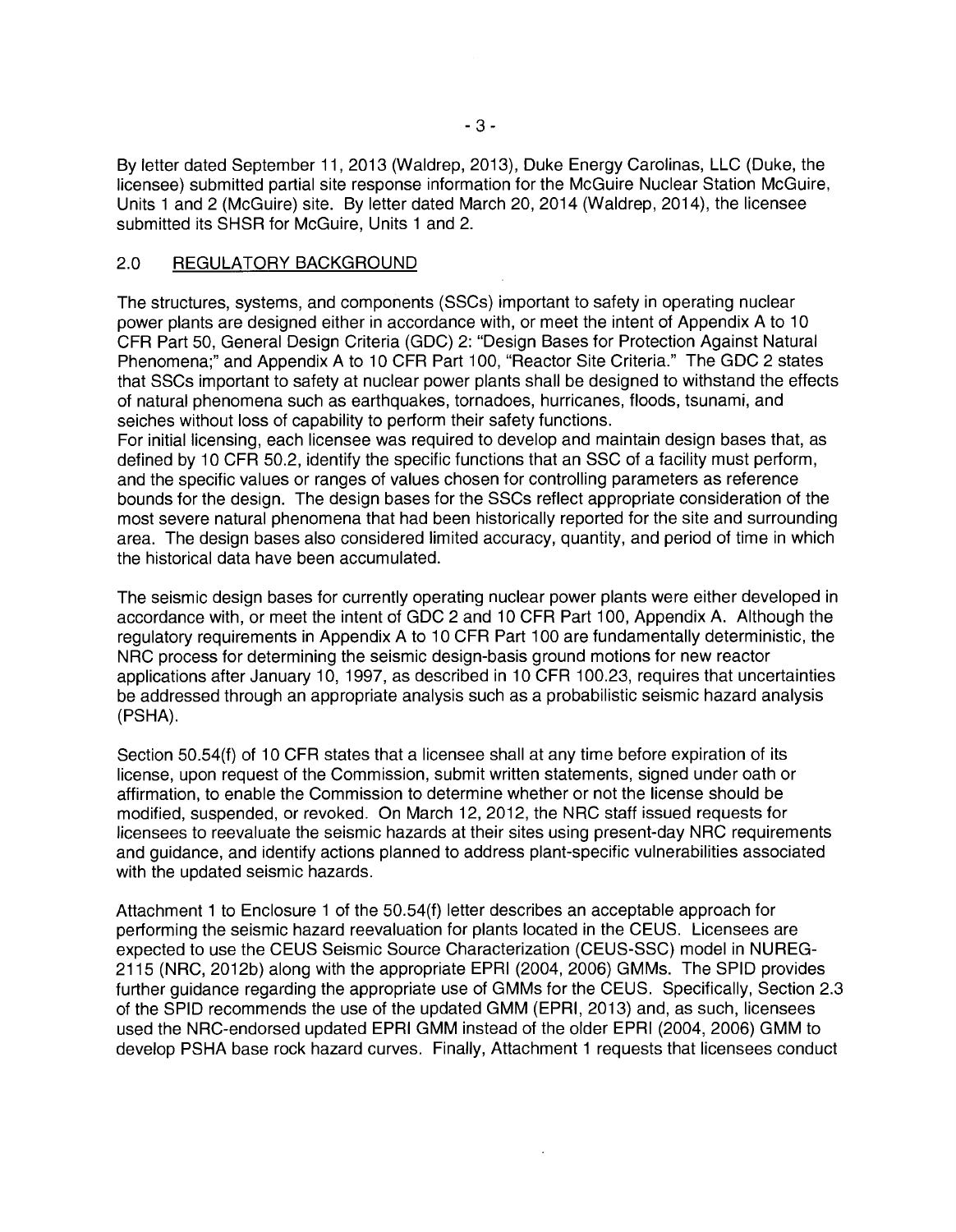an evaluation of the local site response in order to develop site-specific hazard curves and GMRS for comparison with the plant SSE.

## 2.1 Screening Evaluation Results

By letter dated March 20, 2014 (Waldrep, 2014), the licensee provided the SHSR for the McGuire site. The licensee's SHSR indicates that the site GMRS exceeds the SSE for the McGuire site over the frequency range of 1 to 10 Hz. Therefore, the licensee will perform a seismic risk evaluation, as well as a SFP evaluation. In addition, the licensee stated that since the GMRS also exceeds the SSE above 10 Hertz (Hz), that it will perform a high frequency confirmation as part of the plant risk evaluation.

On May 9, 2014 (NRC, 2014), the staff issued a letter providing the outcome of its 30-day screening and prioritization evaluation. As indicated in the letter, the staff confirmed the licensee's screening results. The licensee's GMRS, as well as the staff's confirmatory GMRS, exceed the SSE for the McGuire site over the frequency range of approximately 6 to 100 Hz. Therefore, a seismic risk evaluation, SFP evaluation and high frequency confirmation are merited for McGuire.

## 3.0 TECHNICAL EVALUATION

The NRC staff evaluated the licensee's submittal to determine if the provided information responded appropriately to Enclosure 1 of the 50.54(f) letter with respect to characterizing the reevaluated seismic hazard.

### 3.1 Plant Seismic Design-Basis

Enclosure 1 of the 50.54(f) letter requests that the licensee provide the SSE ground motion values, as well as the specification of the control point elevation for comparison to the GMRS. For operating reactors licensed before 1997, the SSE is the plant licensing basis earthquake and is characterized by 1) a peak ground acceleration (PGA) value which anchors the response spectra at high frequencies (typically at 20 to 30 Hz for the existing fleet of nuclear power plants); 2) a response spectrum shape which depicts the amplified response at all frequencies below the PGA; and 3) a control point where the SSE is defined.

In Section 3.1 of its SHSR, the licensee described its seismic design bases for the McGuire site and states that the SSE is defined in terms of a peak ground acceleration (PGA) and a design response spectrum. The response spectral shape is anchored at a PGA of 0.15 g (15 percent of the acceleration due to earth's gravity). This anchor point for the SSE is based on an evaluation of the ground motion intensity from the maximum regional earthquake, which for McGuire is the 1886 Charleston earthquake. In addition, the licensee stated that the McGuire site SSE is based on a Newmark-type spectral shape, as indicated in the Updated Final Safety Analysis Report (UFSAR) (Duke Energy, 2013).

In Section 3.2 of its SHSR, the licensee specified that the SSE control point is defined in the McGuire UFSAR (Duke Energy, 2013) at the top of sound rock. The licensee stated that the elevation of the top of sound rock varies throughout the site and all major Category 1 structures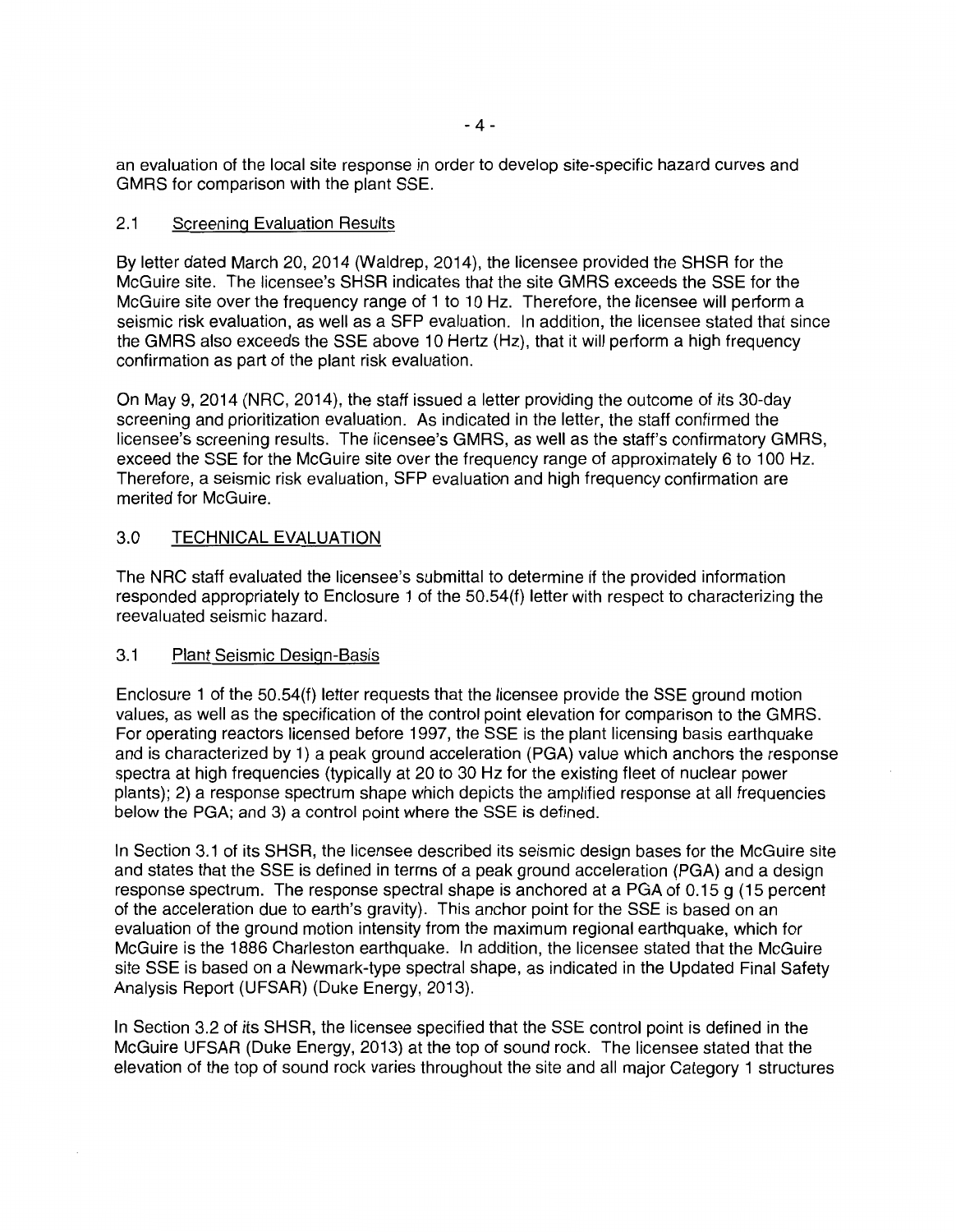are founded on sound rock. Therefore, the licensee used an SSE control point elevation of 716.5 ft (218.4 m) located at the top of the base of the mat foundation of the reactor buildings).

The NRC staff reviewed the licensee's description of its SSE for the McGuire site in the SHSR. With regard to the SSE for the McGuire site, based on its review of the SHSR and UFSAR (Duke Energy, 2013), the NRC staff confirmed that the licensee's SSE is a Newmark-type spectrum anchored at 0.15 g. Finally, based on review of the SHSR and the UFSAR (Duke Energy, 2013), the NRC staff confirmed that the licensee's control point elevation for McGuire site SSE is consistent with the guidance provided in the SPID.

### 3.2 Probabilistic Seismic Hazard Analysis

In Section 2.2 of its SHSR, the licensee stated that, in accordance with the 50.54(f) letter and the SPID, it performed a PSHA using the CEUS-SSC model and the updated EPRI GMM for the CEUS (EPRI, 2013). The licensee used a minimum magnitude (M) of 5.0, as specified in the 50.54(f) letter. The licensee further stated that it included the CEUS-SSC background sources out to a distance of 400 miles (640 km) around the site and included the Charleston, Commerce, Eastern Rift Margin Fault northern and southern segments, Marianna, New Madrid Fault System, and Wabash Valley repeated large magnitude earthquake (RLME) sources, which lie within 621 mi (1,000 km) of the site. The RLME sources are those source areas or faults for which more than one large magnitude ( $M \geq 6.5$ ) earthquake has occurred in the historical or paleo-earthquake (geologic evidence for prehistoric seismicity) record. The licensee used the mid-continent version of the updated EPRI GMM (EPRI, 2013) for each of the CEUS-SSC sources. Consistent with the SPID, the licensee did not provide its base rock seismic hazard curves since a site response analysis is necessary to determine the control point seismic hazard curves. The licensee provided its control point seismic hazard curves in Section 2.3.7 of its SHSR. The staff's review of the licensee's control point seismic hazard curves is provided in Section 3.3 of this staff assessment.

As part of its confirmatory analysis of the licensee's GMRS, the NRC staff performed PSHA calculations for base rock conditions at the McGuire site. As input, the NRC staff used the CEUS-SSC model as documented in NUREG-2115 (NRC, 2012b) along with the updated EPRI GMM (EPRI 2013). Consistent with the guidance provided in the SPID, the NRC staff included all CEUS-SSC background seismic sources within a 310 mi (500 km) radius of the McGuire site. In addition, the NRC staff included RLME sources which lie within 621 mi (1,000 km) of the site. For each of the CEUS-SSC sources used in the PSHA, the NRC staff used the mid-continent version of the updated EPRI GMM (EPRI, 2013). The NRC staff used the resulting base rock seismic hazard curves together with a confirmatory site response analysis, described in the next section, to develop control point seismic hazard curves and a GMRS for comparison with the licensee's results.

Based on review of the SHSR, the NRC staff concludes that the licensee followed guidance provided in the SPID for selecting PSHA input models and parameters for the site. This includes the licensee's use and implementation of the CEUS-SSC model and the updated EPRI GMM.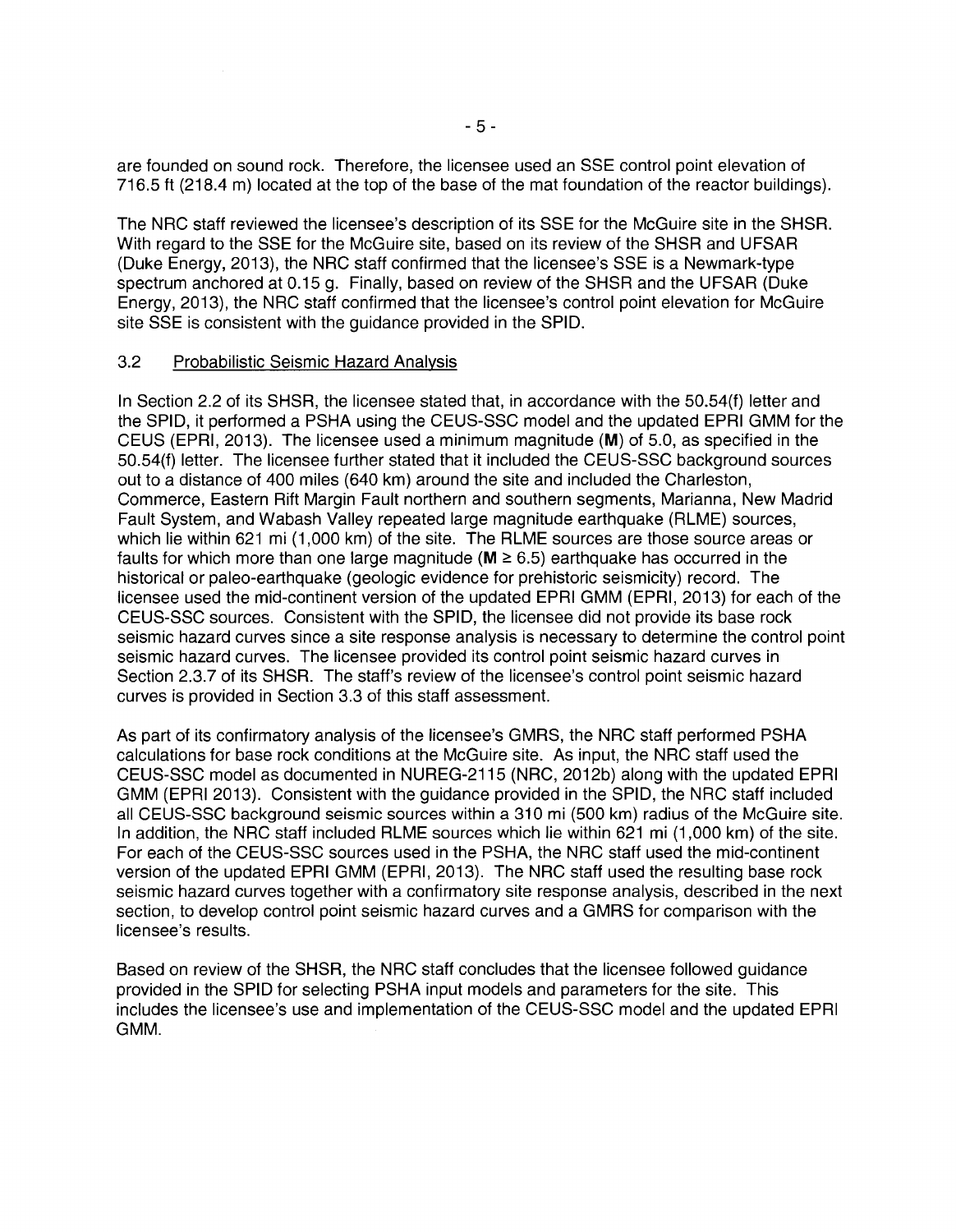## 3.3 Site Response Evaluation

After completing PSHA calculations for reference rock site conditions, Attachment 1 to Enclosure 1 of the 50.54(f) letter requests that the licensee provide a GMRS developed from the site-specific seismic hazard curves at the control point elevation. In addition, the 50.54(f) letter specifies that the subsurface site response model, for both soil and rock sites, should extend to sufficient depth to reach the generic or reference rock conditions as defined in the GMMs used in the PSHA. To develop site-specific hazard curves at the control point elevation, Attachment 1 requests that licensees perform a site response analysis.

Detailed site response analyses were not typically performed for many of older the operating plants; therefore, Appendix B of the SPID provides detailed guidance on the development of site-specific amplification factors (including the treatment of uncertainty) for sites that do not have detailed, measured soil and rock parameters to extensive depths.

The purpose of the site response analysis is to determine the site amplification that will occur as a result of bedrock ground motions propagating upwards through the soil/rock column to the surface. The critical parameters that determine what frequencies of ground motion are affected by the upward propagation of bedrock motions are the layering of soil and/or soft rock, the thicknesses of these layers, the shear-wave velocities and low-strain damping of the layers, and the degree to which the shear modulus and damping change with increasing input bedrock amplitude.

## 3.3.1 Site Base Case Profiles

The licensee provided detailed site profile descriptions in Sections 2.3.1 and 2.3.2 of its SHSR based on information cited in the UFSAR (Duke Energy, 2013). The licensee stated that the upland portion of the site where the main power block structures are located consists of approximately 20.5 ft (6.2 m) of firm rock overlying hard metamorphic basement rock at a depth of about 64 ft (19.5 m). The licensee described four major rock types appearing at the site: dark green meta-gabbro, light gray fine to medium grained granite, black and white fine grained diorite and black and white coarse grained diorite.

In Table 2.3.2-1 of the SHSR, the licensee provided the shear-wave velocities for the rock below the control point elevation of 56.5 ft (17.2 m) to the reference or baserock depth of 64 ft (19.5 m). These velocity measurements for the upper rock layers are based on downhole geophysical measurements and then an extrapolated value for the deeper rock. As described by the licensee, these geophysical surveys indicate that the shear-wave velocity in the upper 64 ft (19.5 m) ranges from 800 to 7,200 fps (244 to 2,286 m/sec). To develop its base case velocity profile, the licensee used these downhole measurements (AMEC, 2012) to estimate an average seismic shear-wave velocity of 4,750 fps (448 m/sec) for rock at the the control point to a depth of 6.5 ft (2 m). For the rock below this depth, the licensee estimated a shear-wave velocity of 7,200 fps (2,286 m/sec) to the assumed baserock depth of 20.5 ft (6.2 m).

To characterize the uncertainty in the subsurface rock properties, the licensee developed three site base case profiles at the McGuire site. The licensee developed the upper and lower base case profiles by assuming a natural log standard deviation of 0.20 about the middle or best case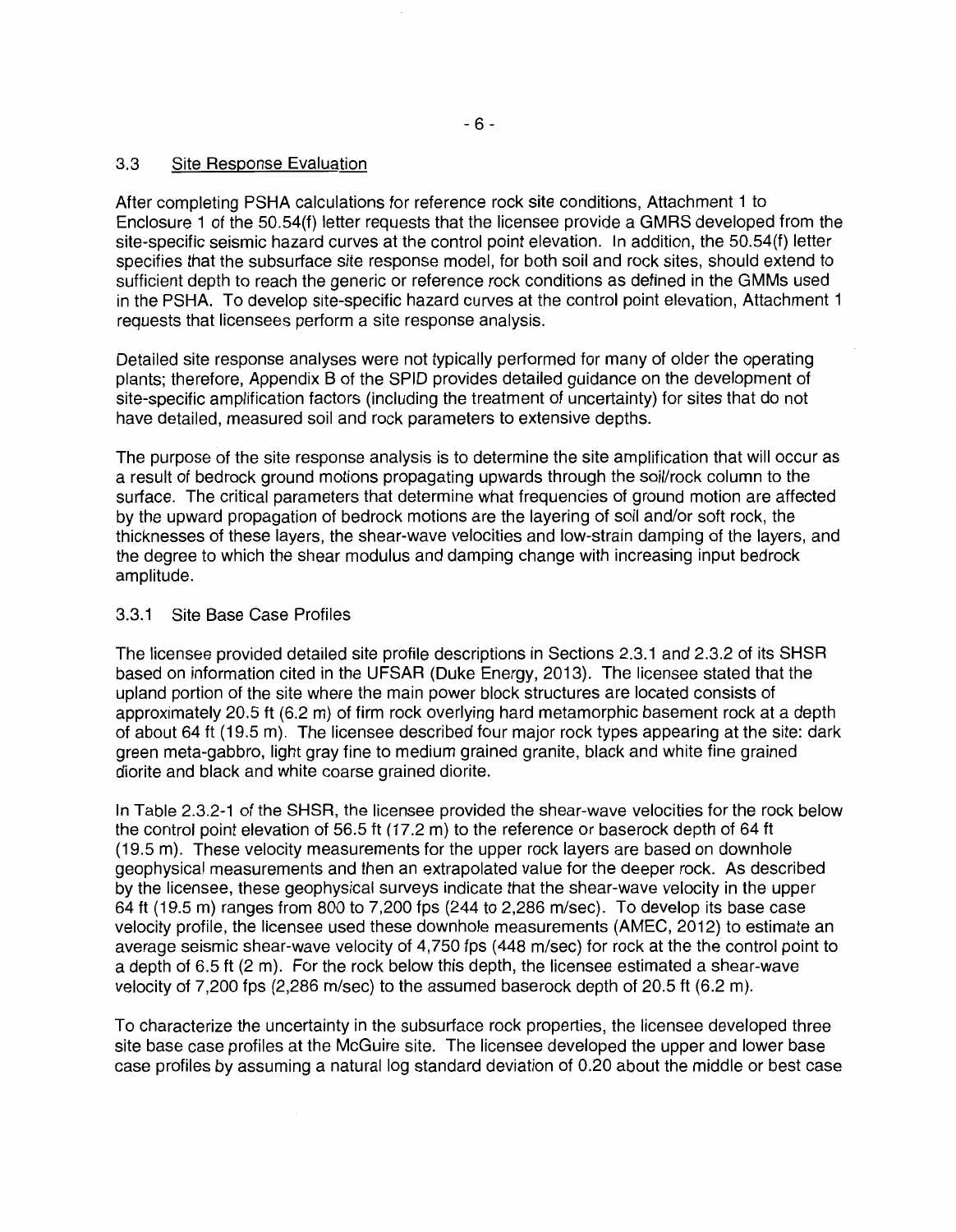profile. Figure 3.3-1 of this assessment shows the licensee's three shear-wave velocity base case profiles for the McGuire site.

As described in Section 2.3.2.1 of its SHSR, the licensee followed the SPID guidance for rock sites and selected two alternative characterizations for the site-specific dynamic material behavior. For the first characterization, the licensee assumed non-linear behavior for the rock and used the generic EPRI rock shear modulus and damping curves. For the second characterization, the licensee assumed the rock behaved linearly with a low strain damping value of about 3 percent. The licensee assigned equal weights to these two characterizations.

The licensee also considered the impact of kappa, or small strain damping, on the site response. Kappa is measured in units of seconds (sec), and is the damping contributed by both intrinsic hysteretic damping, as well as scattering due to wave propagation in heterogeneous material. For the McGuire site, the licensee used the low strain damping values, shear-wave velocities, layer thicknesses, and bedrock damping to arrive at kappa values for the best estimate, upper, and lower base case velocity profiles of 0.0062, 0.0063, and 0.0062 sec, respectively.

To account for randomness in material properties across the McGuire site, the licensee stated in Section 2.3.3 of its SHSR that it developed 30 random shear-wave velocity profiles from each of the base case profiles. In addition, as stated in Section 2.3.2 of its SHSR, the licensee randomized the depth to bedrock by  $\pm 4$  ft ( $\pm 1.2$  m), which corresponds to 20 percent of the total profile thickness. The licensee stated that this randomization did not represent the actual uncertainty in the depth to bedrock, but was used to broaden the spectral peaks.

#### 3.3.2 Site Response Method and Results

In Section 2.3.4 of its SHSR, the licensee stated that it followed the guidance in Appendix B of the SPID to develop input ground motions for the site response analysis and in Section 2.3.5, the licensee described its implementation of the random vibration theory (RVT) approach to perform its site response calculations. Finally, Section 2.3.6 of the SHSR shows the resulting amplification functions and associated uncertainties for two of the eleven input loading levels for the base case profile and EPRI soil and rock shear modulus and damping curves.

In order to develop probabilistic site-specific control point hazard curves, as requested in Requested Information Item 1 of the 50.54(f) letter, the licensee used Method 3, described in Appendix B-6.0 of the SPID. The licensee's use of Method 3 involved computing the sitespecific control point elevation hazard curves for a broad range of spectral accelerations by combining the site-specific bedrock hazard curves, determined from the initial PSHA (Section 3.2 of this assessment), and the amplification functions and their associated uncertainties, determined from the site response analysis.

#### 3.3.3 Staff Confirmatory Analysis

To confirm the licensee's site response analysis, the NRC staff performed site response calculations for the McGuire site. The NRC staff reviewed the licensee's site response analysis and performed confirmatory calculations to independently test the licensee's calculation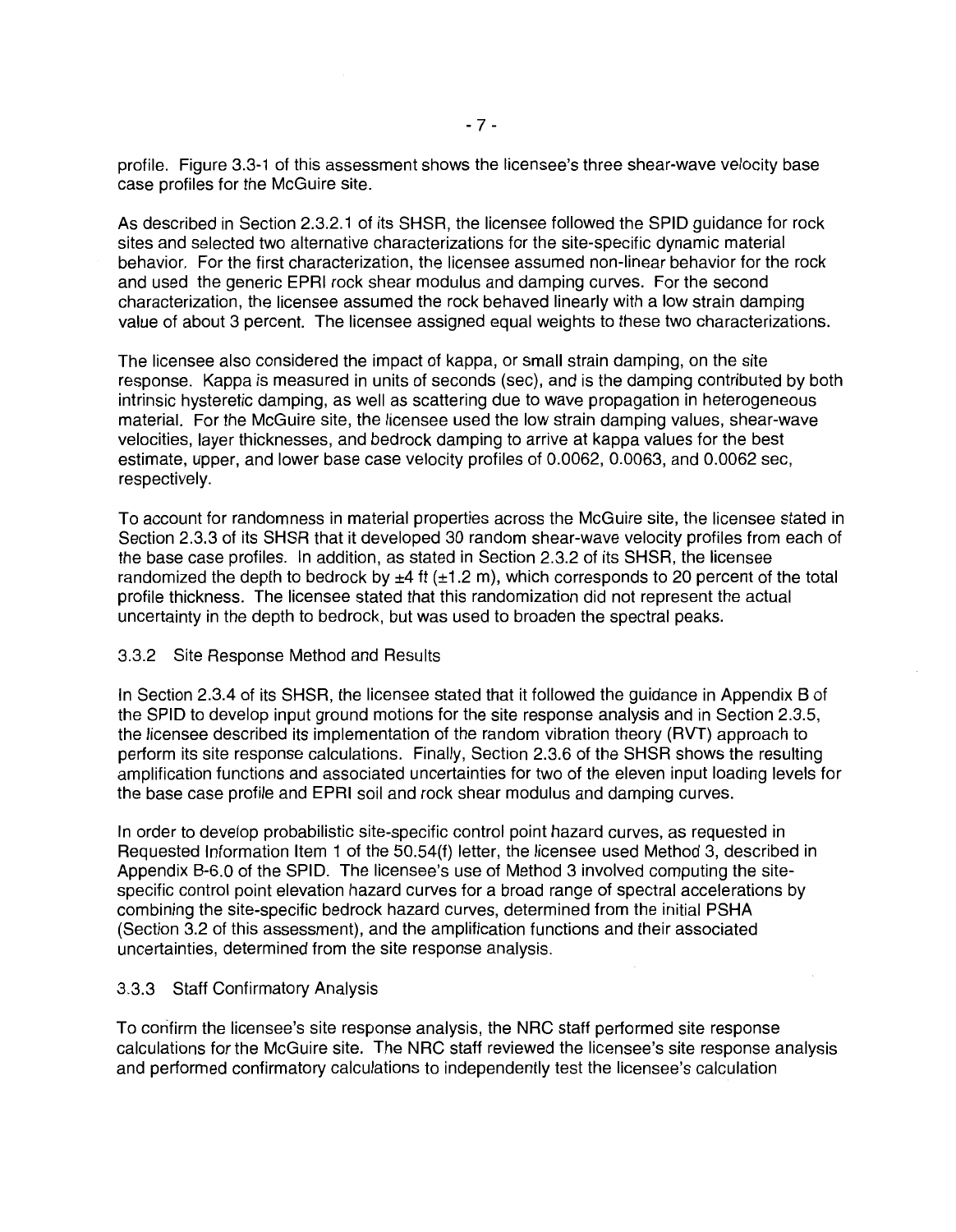following the guidance in Appendix B of the SPID. For its site response calculations, the NRC staff employed the RVT approach and developed input ground motions in accordance with Appendix B of the SPID.

The staff conducted sensitivity tests to evaluate the licensee's location of the control point, use of multiple base case velocity profiles, and shear-wave velocity randomization. For all tests the staff randomized its lower, base, and upper case shear-wave velocity profiles using the guidance provided in the Appendix B of the SPID in order to account for aleatory variability. In addition, to capture the uncertainty in the depth to base rock, the staff randomized the depth to bedrock by  $\pm 4$  ft ( $\pm 1.2$  m), which corresponds 20 percent of the total profile thickness. To account for randomness in the material properties across the plant site, the staff randomized its base case shear-wave velocity profiles in accordance with Appendix B of the SPID. Figure 3.3-1 of this assessment illustrates the velocity profiles the staff used in its confirmatory analysis. The staff determined both the upper and lower base case shear-wave velocity profiles using a natural log standard deviation of 0.2.

In the absence of any site-specific dynamic material property measurements, the NRC staff followed the SPID guidance for rock sites and selected two alternative characterizations of sitespecific dynamic material behavior. In one characterization, the staff modeled non-linear behavior using the generic EPRI rock shear modulus and damping curves over the entire profile. In the second characterization, the NRC staff modeled linear behavior with a low strain damping value from the EPRI rock damping curves. The NRC staff assigned equal weights to the two characterizations.

To determine kappa for its final case profiles, the NRC staff used the low strain damping values, shear-wave velocities, layer thicknesses, and bedrock damping to arrive at kappa values for the best estimate, upper, and lower base case velocity profiles of 0.0062, 0.0063, and 0.0062 sec, respectively, which are similar to the licensee's.

Figure 3.3-2 of this assessment shows a comparison of the NRC staff's and licensee's median site amplification functions and uncertainties  $(\pm 1)$  standard deviation) for two of the eleven input loading levels. Due to the use of very low damping values and modeling of the rock behavior as essentially linear for the range of input loading levels, the NRC staff's confirmatory amplification factors are essentially one for the entire frequency range. Although the licensee assumed nonlinear behavior for the firm rock for the entire profile, as well as higher damping values to model the linear behavior, because the profile is relatively shallow, the licensee's amplification functions are also flat over the entire frequency range for the two loading levels shown in the SHSR.

As described above, the NRC staff conducted multiple confirmatory sensitivity tests to evaluate the licensee's characterization of the site subsurface properties, as well as the uncertainties associated with the rock properties. The sensitivity tests conducted by the NRC staff did not produce significant changes to the hazard at the site. Based on the sensitivity analyses and the NRC staff's confirmatory calculations, the NRC staff concludes that the licensee's evaluation for the McGuire site adequately captures the site amplification occurring as a result of bedrock ground motions traveling upward through the rock column to the control point elevation.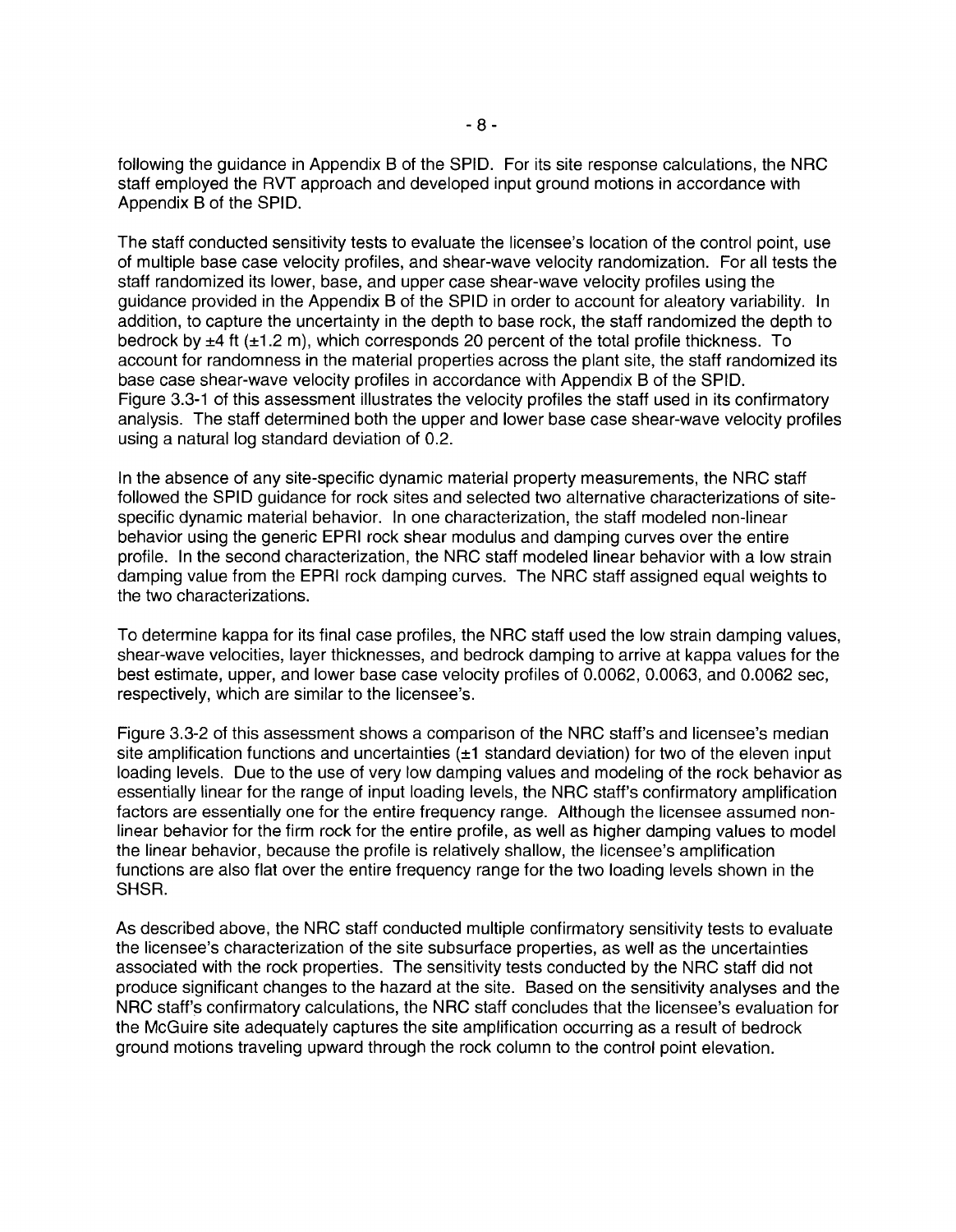Overall, the licensee's approach to modeling the subsurface rock properties and to modeling their uncertainty results in similar amplification factors as those developed by the NRC staff. As shown in Figure 3.3-3 of this assessment, the NRC staff notes these differences in the site response do not have a large impact on the control point seismic hazard curves or the resulting GMRS, as discussed below. Appendix B of the SPID provides guidance for performing site response analyses, including capturing the uncertainty for sites with less subsurface data; however, the guidance is neither entirely prescriptive nor comprehensive. As such, various approaches in performing site response analyses, including the modeling of uncertainty, are acceptable for the 50.54(f) response.

In summary, the NRC staff concludes that the licensee's site response was conducted using present-day guidance and methodology, including the NRG-endorsed SPID. The NRC staff performed independent calculations which confirmed that the licensee's amplification factors and control point hazard curves adequately characterize the site response, including the uncertainty associated with the subsurface material properties, for the McGuire site.

### 3.4 Ground Motion Response Spectra

In Section 2.4 of its SHSR, the licensee stated that it used the control point hazard curves, described in SHSR Section 2.3.7, to develop the 10<sup>-4</sup> and 10<sup>-5</sup> (mean annual frequency of exceedance) uniform hazard response spectra (UHRS) and then computed the GMRS using the criteria in RG 1.208.

The NRC staff independently calculated the  $10^{-4}$  and  $10^{-5}$  UHRS using the results of its confirmatory PSHA and site response analyses, as described in Sections 3.2 and 3.3 of this staff assessment, respectively. Figure 3.4-1 of this assessment shows a comparison of the GMRS determined by the licensee to that determined by the NRC staff.

As shown in Figure 3.4-1, the licensee's GMRS shape is generally similar to that calculated by the NRC staff at frequencies less than 45 Hz. However, the NRC staff's confirmatory GMRS is somewhat higher than the licensees at frequencies above 45 Hz. As described above in Section 3.3, the NRC staff concludes that these minor differences over the higher frequency range are primarily due to the differences in the site response analyses performed by the licensee and staff. The NRC staff concludes that the differences between the two GMRS are acceptable for this application because the licensee followed the guidance provided in the SPID with respect to both the PSHA and site response analysis for the McGuire site.

The staff confirms that the licensee used the present-day guidance and methodology outlined in RG 1.208 and the SPID to calculate the horizontal GMRS, as requested in the 50.54(f) letter. The NRC staff performed both a PSHA and site response confirmatory analysis, and achieved results consistent with the licensee's horizontal GMRS. As such, the NRC staff concludes that the GMRS determined by the licensee adequately characterizes the reevaluated hazard for the McGuire site. Therefore, this GMRS is suitable for use in subsequent evaluations and confirmations, as needed, for the response to the 50.54(f) letter.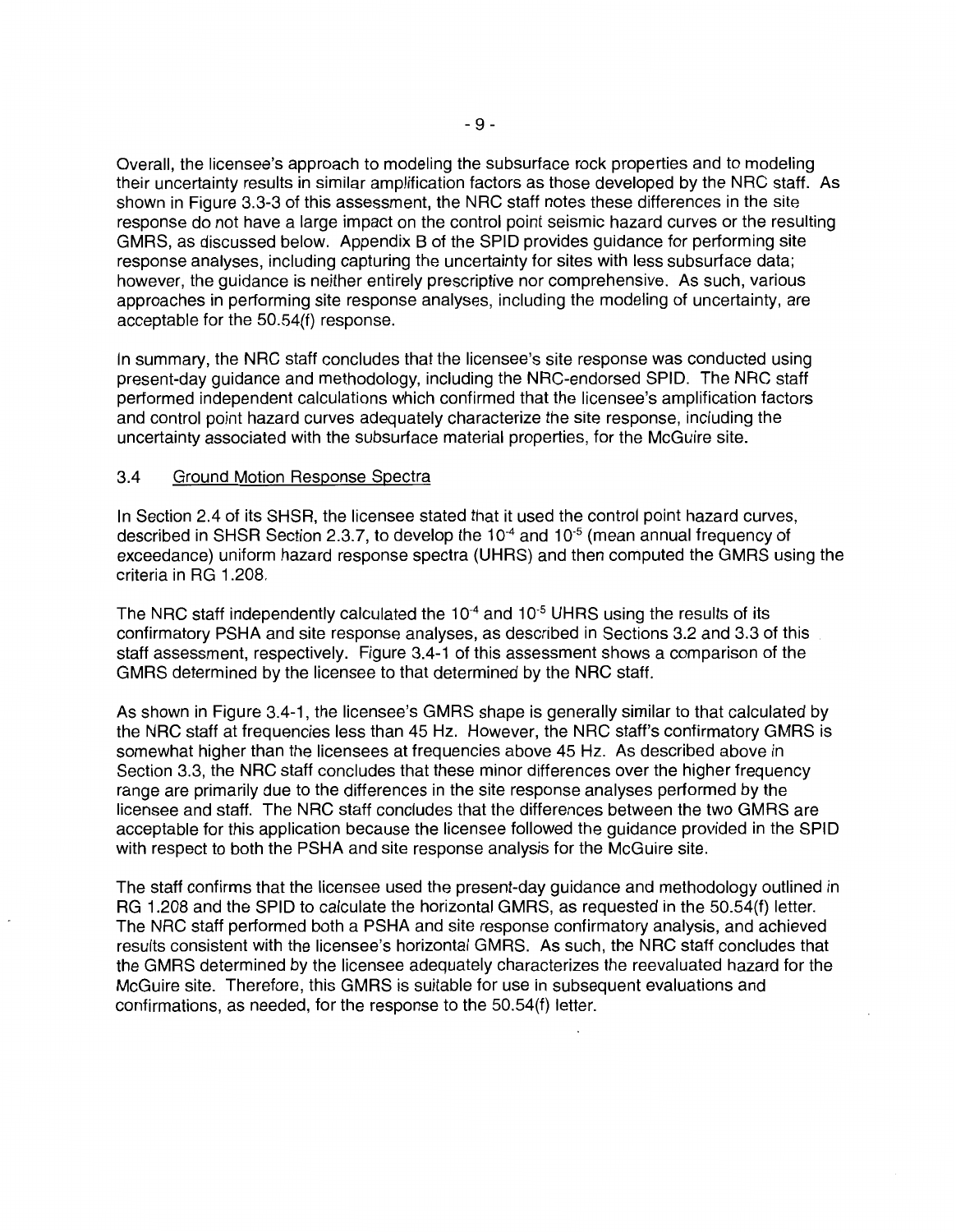## 4.0 CONCLUSION

The NRC staff reviewed the information provided by the licensee for the reevaluated seismic hazard for the McGuire site. Based on its review, the NRC staff concludes that the licensee conducted the hazard reevaluation using present-day methodologies and regulatory guidance, it appropriately characterized the site given the information available, and met the intent of the guidance for determining the reevaluated seismic hazard. Based upon the preceding analysis, the NRC staff concludes that the licensee provided an acceptable response to Requested Information Items  $(1) - (3)$ ,  $(5)$ ,  $(7)$ , and the comparison portion of Item  $(4)$  identified in Enclosure 1 of the 50.54(f) letter. Information for Enclosure 1 of the 50.54(f) letter Items (6), (8) and (9), are required because the reevaluated seismic hazard level is not bounded by the design-basis SSE for frequencies between 1 to 10 Hz. Further, the licensee's reevaluated seismic hazard is acceptable to address other actions associated with NTTF Recommendation 2.1 "Seismic".

In reaching this determination, the NRC staff confirmed the licensee's conclusion that the licensee's GMRS for the McGuire site exceeds the SSE in the 1 to 10 Hz range, and also in the frequency range above 10 Hz. As such, a seismic risk evaluation, a high-frequency confirmation and SFP evaluation are merited. The NRC staff review and acceptance of Duke's seismic risk evaluation, high frequency confirmation, interim ESEP evaluation and SFP evaluation (i.e., Items (4), (6), (8), and (9)) for McGuire, Units 1 and 2 will complete the Seismic Hazard Evaluation identified in Enclosure 1 of the 50.54(f) letter.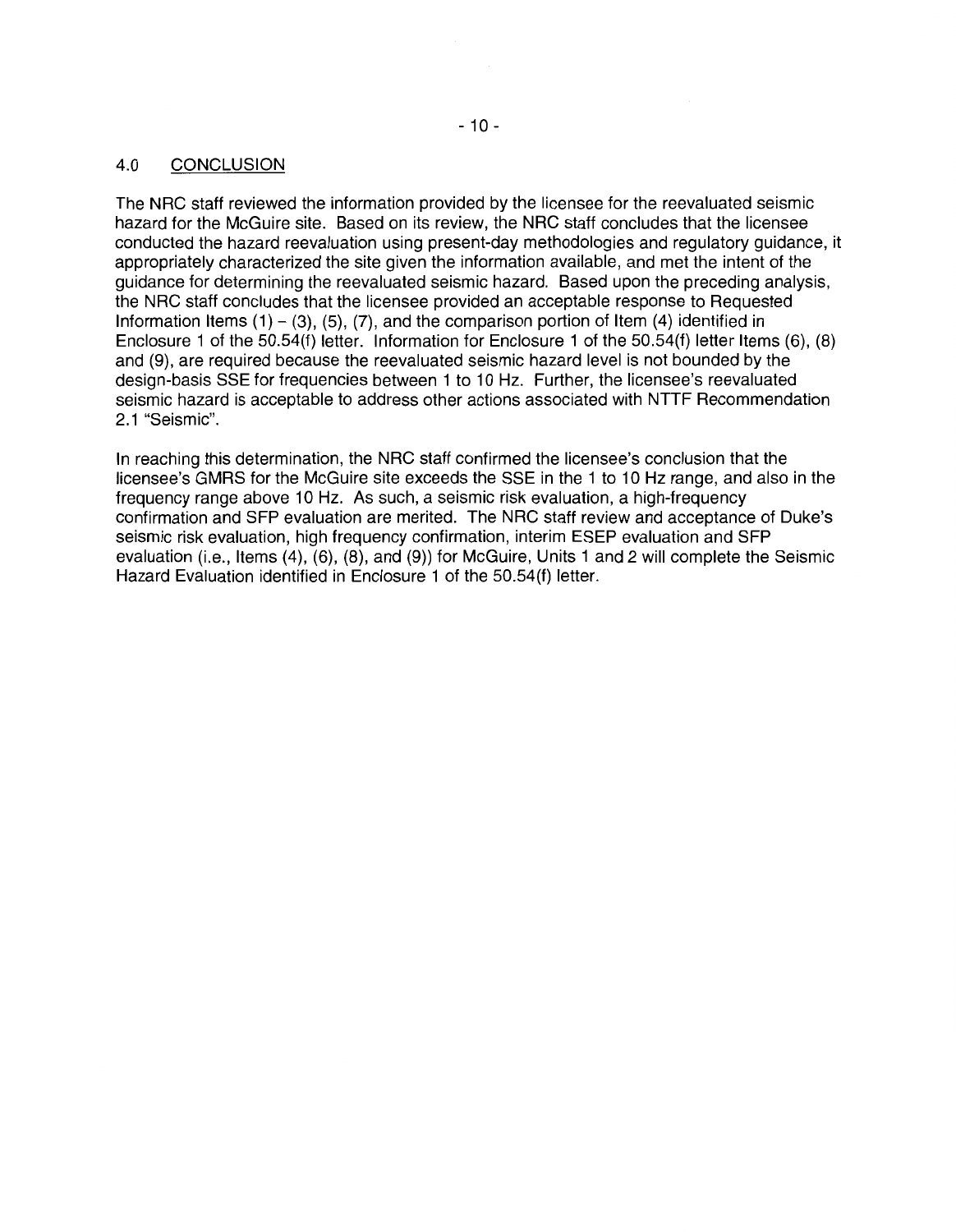### **REFERENCES**

Note: ADAMS Accession Nos. refers to documents available through NRC's Agencywide Documents Access and Management System (ADAMS). Publicly-available ADAMS documents may be accessed through http://www.nrc.gov/reading-rm/adams.html.

### U.S. Nuclear Regulatory Commission Documents and Publications

NRG (U.S. Nuclear Regulatory Commission), 2007, A Performance-based Approach to Define the Site-Specific Earthquake Ground Motion, Regulatory Guide (RG) 1.208, March 2007.

NRG (U.S. Nuclear Regulatory Commission), 2011a, "Near-Term Report and Recommendations for Agency Actions Following the Events in Japan,'' Commission Paper SECY-11-0093, July 12, 2011, ADAMS Accession No. ML 11186A950.

NRC (U.S. Nuclear Regulatory Commission), 2011 b, "Recommendations for Enhancing Reactor Safety in the 21<sup>st</sup> Century: The Near-Term Task Force Review of Insights from the Fukushima Dai-Ichi Accident," Enclosure to SECY-11-0093, July 12, 2011, ADAMS Accession No. ML 11186A950.

NRC (U.S. Nuclear Regulatory Commission), 2011c, "Recommended Actions to be Taken Without Delay from the Near-Term Task Force Report," Commission Paper SECY-11-0124, September 9, 2011, ADAMS Accession No. ML11245A158.

NRG (U.S. Nuclear Regulatory Commission), 2011 d, "Prioritization of Recommended Actions to be Taken in Response to Fukushima Lessons Learned,'' Commission Paper SECY-11-0137, October 3, 2011, ADAMS Accession No. ML 11272A 111.

NRC (U.S. Nuclear Regulatory Commission), 2012a, letter from Eric J. Leeds, Director, Office of Nuclear Reactor Regulation and Michael R. Johnson, Director, Office of New Reactors, to All Power Reactor Licensees and Holders of Construction Permits in Active or Deferred Status, March 12, 2012, ADAMS Accession No. ML12053A340.

NRC (U.S. Nuclear Regulatory Commission), 2012b, "Central and Eastern United States Seismic Source Characterization for Nuclear Facilities", NUREG-2115, ADAMS stores the NUREG as multiple ADAMS documents, which are most easily accessed through the web page http://www.nrc.gov/reading-rm/doc-collections/nuregs/staff/sr2115/.

NRG (U.S. Nuclear Regulatory Commission), 2012c. "Japan Lessons-Learned Project Directorate Interim Staff Guidance JLD-ISG-2012-04; Guidance on Performing a Seismic Margin Assessment in Response to the March 2012 Request for Information Letter", ADAMS Accession No. ML 12286A028.

NRC (U.S. Nuclear Regulatory Commission), 2013a. Letter From Eric J. Leeds, to Joseph Pollock, Executive Director NEI, Acceptance Letter for NEI Submittal of Augmented Approach, Ground Motion Model Update Project, and 1 O CFR 50.54(f) Schedule Modifications Related to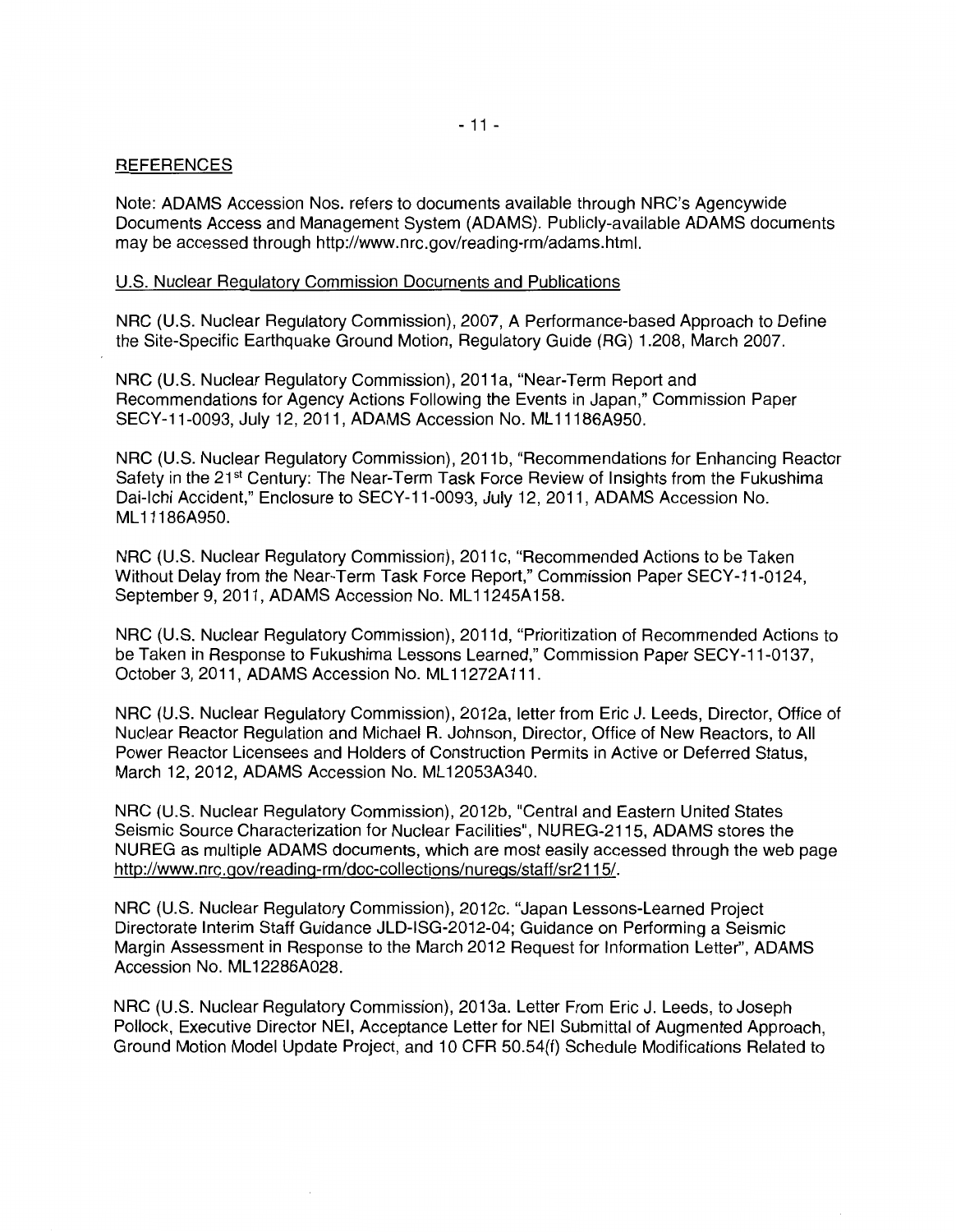the NTTF Recommendation 2.1, Seismic Reevaluations, May 7, 2013, ADAMS Accession No. ML 13106A331.

NRG (U.S. Nuclear Regulatory Commission), 2013b, letter from David L. Skeen, Director, Japan Lessons-Learned Directorate, to Joseph E. Pollock, Executive Director, Nuclear Energy Institute, Endorsement of Electric Power Research Institute Draft Report 1025287, "Seismic Evaluation Guidance," February 15, 2013, ADAMS Accession No. ML 12319A074.

NRG (U.S. Nuclear Regulatory Commission), 2013c Letter from D. L. Skeen (NRG) to K. A. Keithline (NEI), Approval of Electric Power Research Institute Ground Motion Model Review Project Final Report for Use by Central and Eastern United States Nuclear Power Plants, August 28, 2013 ADAMS Accession No. ML 13233A102.

NRG (U.S. Nuclear Regulatory Commission), 2014 Letter from Eric J. Leeds, Director, Office of Nuclear Reactor Regulation to All Power Reactor Licensees and holders of Construction Permits in Active or Deferred Status, Seismic Screening and Prioritization Results Regarding Information Pursuant to Title 10 of the Code of Federal Regulations 50.54(f) Regarding Seismic Hazard Reevaluations for Recommendations 2.1 of the Near-Term Task Force Review of Insights, May 9, 2014, ADAMS Accession No. ML 14111A147.

#### Other References

AMEC, 2012, Data for Site Amplifications- McGuire Phase 2 EPRI Seismic Attenuation and GMRS Project, McGuire Nuclear Station, Project No. 6234-12-0031, July 26, 2012. Electric Power Research Institute (EPRI), 2004. EPRI Report 1009684, "CEUS Ground Motion Project Final Report." Palo Alto, CA, 2004.

Electric Power Research Institute (EPRI), 2006. EPRI Report 1014381, "Truncation of the Lognormal Distribution and Value of the Standard Deviation for Ground Motion Models in the Central and Eastern United States." Palo Alto, CA, 2006.

Electric Power Research Institute (EPRI), 2012. EPRI Report 1025287 "Seismic Evaluation Guidance, Screening, Priorization and Implementation Details [SPID] for the Resolution of Fukushima Near-Term Task Force Recommendation 2.1: Seismic" November 27, 2012, ADAMS Accession No. ML 12333A 170.

Electric Power Research Institute (EPRI), 2013. EPRI Report 1025770, "EPRI (2004, 2006) Ground Motion Model (GMM) Review Final Report." Palo Alto, CA, 2013.

Duke Energy Carolinas, LLC, McGuire Nuclear Station, Units 1 and 2, Updated Final Safety Analysis Report (UFSAR), Revision 17, May 20, 2013, ADAMS Accession No. ML 131560162.

Waldrep, B.C., 2013, Letter from B.C. Waldrep (Duke Energy Carolinas, LLC) to NRG, Response to NRG Request for Information Pursuant to 10 CFR 50.54(f) Regarding the Seismic Aspects of Recommendation 2.1 of the Near-Term Task Force Review of Insights from the Fukushima Dai-ichi Accident - 1.5 Year Response for CEUS Sites, September 11, 2013, ADAMS Accession No. ML 13312A919.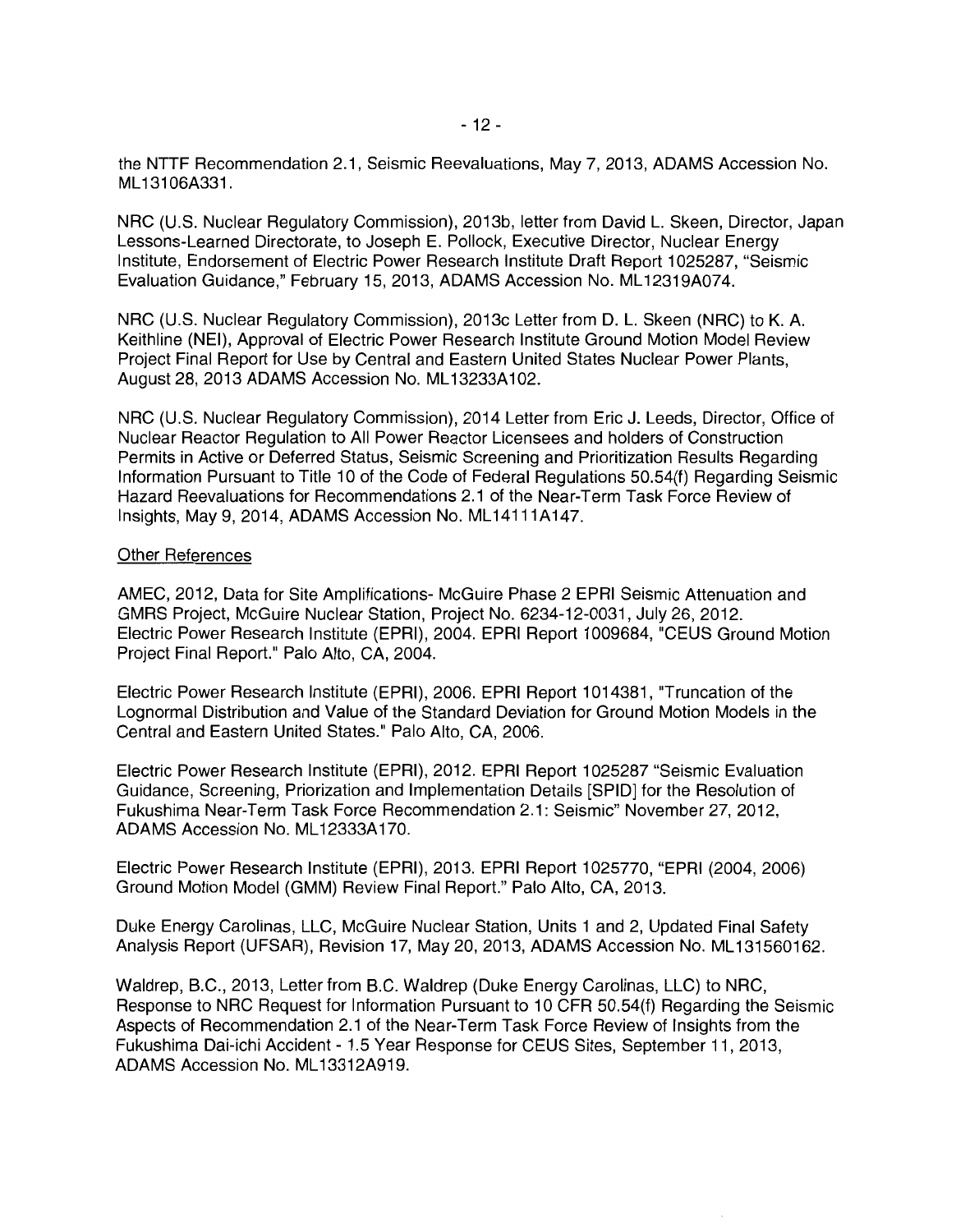Waldrep, B.C., 2014, Letter from B.C. Waldrep (Duke Energy Carolinas, LLC) to NRG, Response to NRG Request for Information Pursuant to 10 CFR 50.54(f) request for Information Pursuant to Title 10 of the Code of Federal Regulations 50.50(f) regarding Recommendations 2.1, 2.3 and 9.2 of the Near-Term Task Force Review of Insights from the Fukushima Dai-ichi Accident, March 20, 2014, ADAMS Accession No. ML 14098A421.

Keithline, 2012, Letter from Kimberly Keithline, Senior Project Manager, NEI, to David L. Skeen, Director, Japan Lessons Learned Project Directorate, NRG, Final Draft of Industry Seismic Evaluation Guidance (EPRI 1025287), November 27, 2012, ADAMS Accession No. ML12333A 168.

Pietrangelo, 2013. Letter from A. R. Pietrangelo (NEI) to D. L. Skeen (NRG), Proposed Path Forward for NTTF Recommendation 2.1: Seismic Reevaluations, April 9, 2013, ADAMS Accession No. ML13101A379.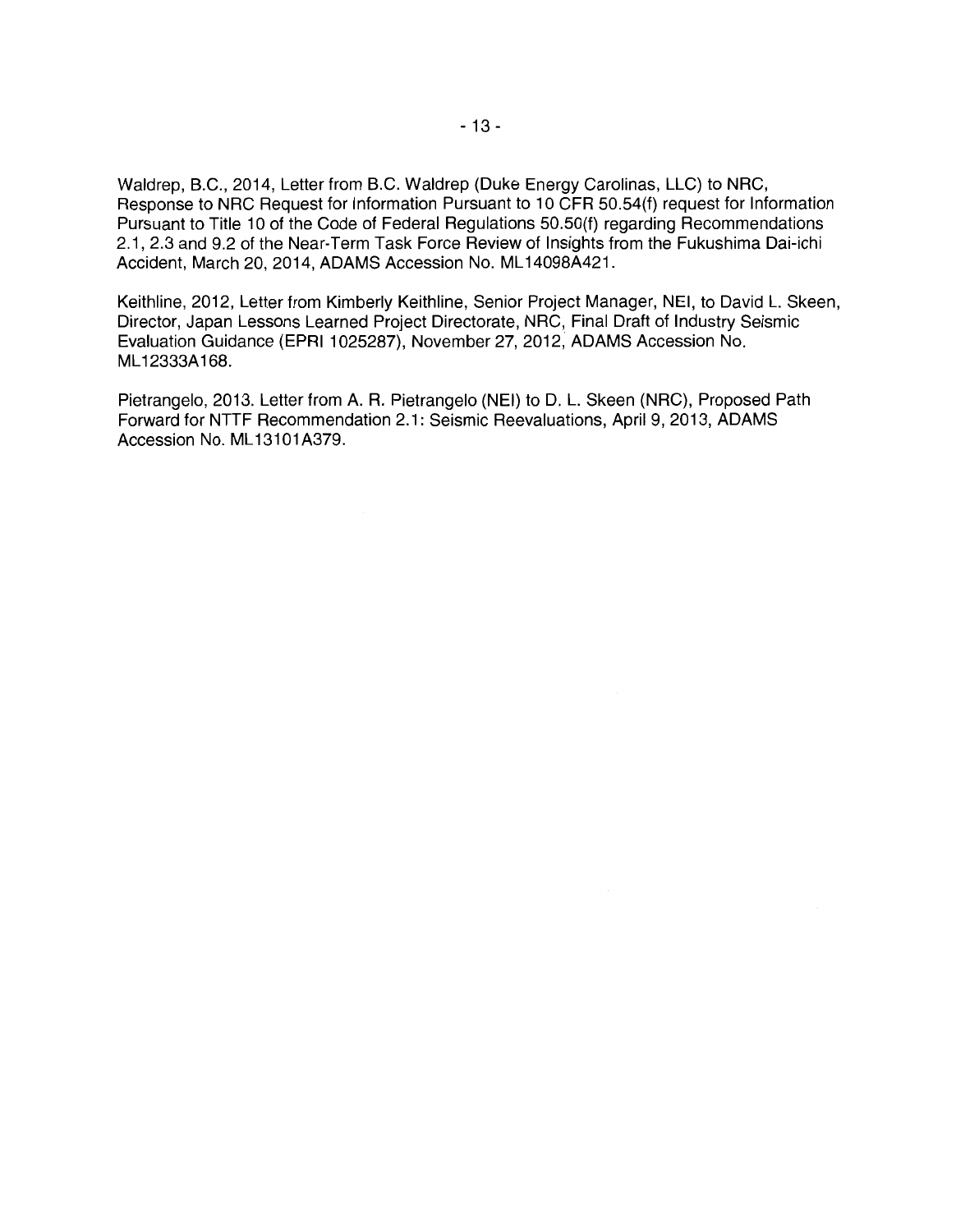

Figure 3.3-1 Plot of Staff's and Licensee's Base Case Shear-Wave Velocity Profiles for the McGuire site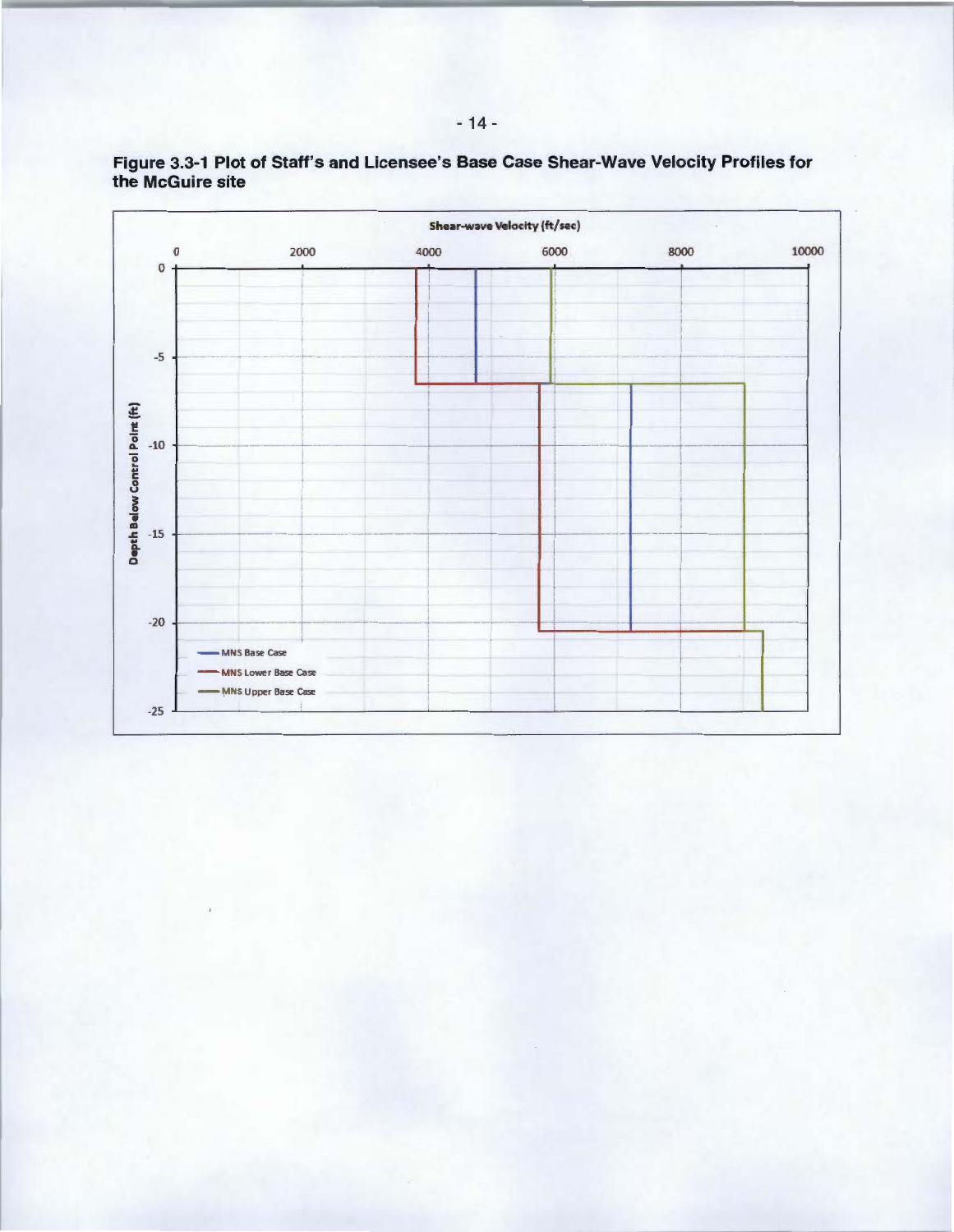

Figure 3.3-2 Plot Comparing the Staff's and the License's Median Amplification Functions and Uncertainties for two input loading levels for the McGuire site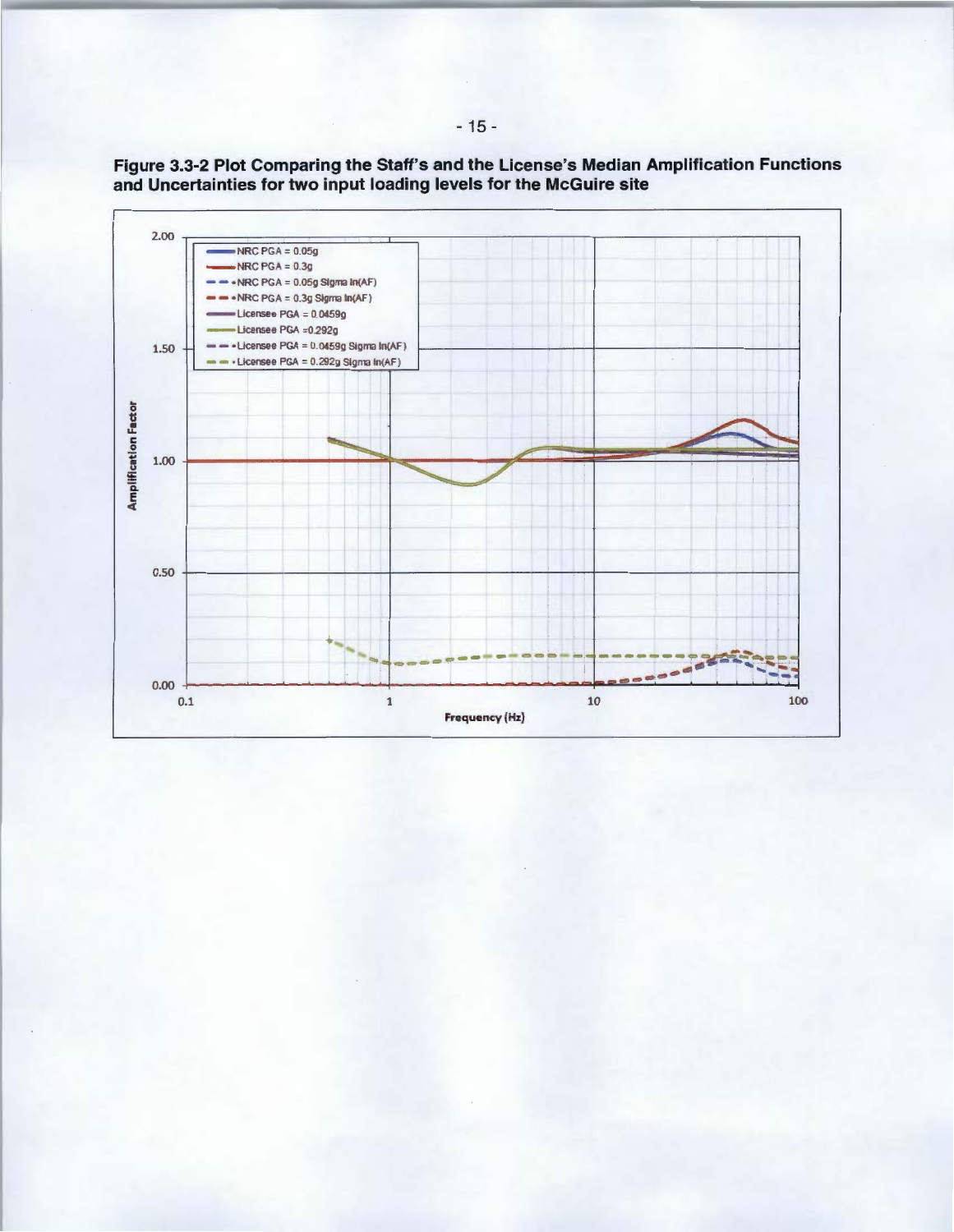

Figure 3.3-3 Plot Comparing the Staff's and the Licensee's Mean Control Point Hazard Curves at a Variety of Frequencies for the McGuire site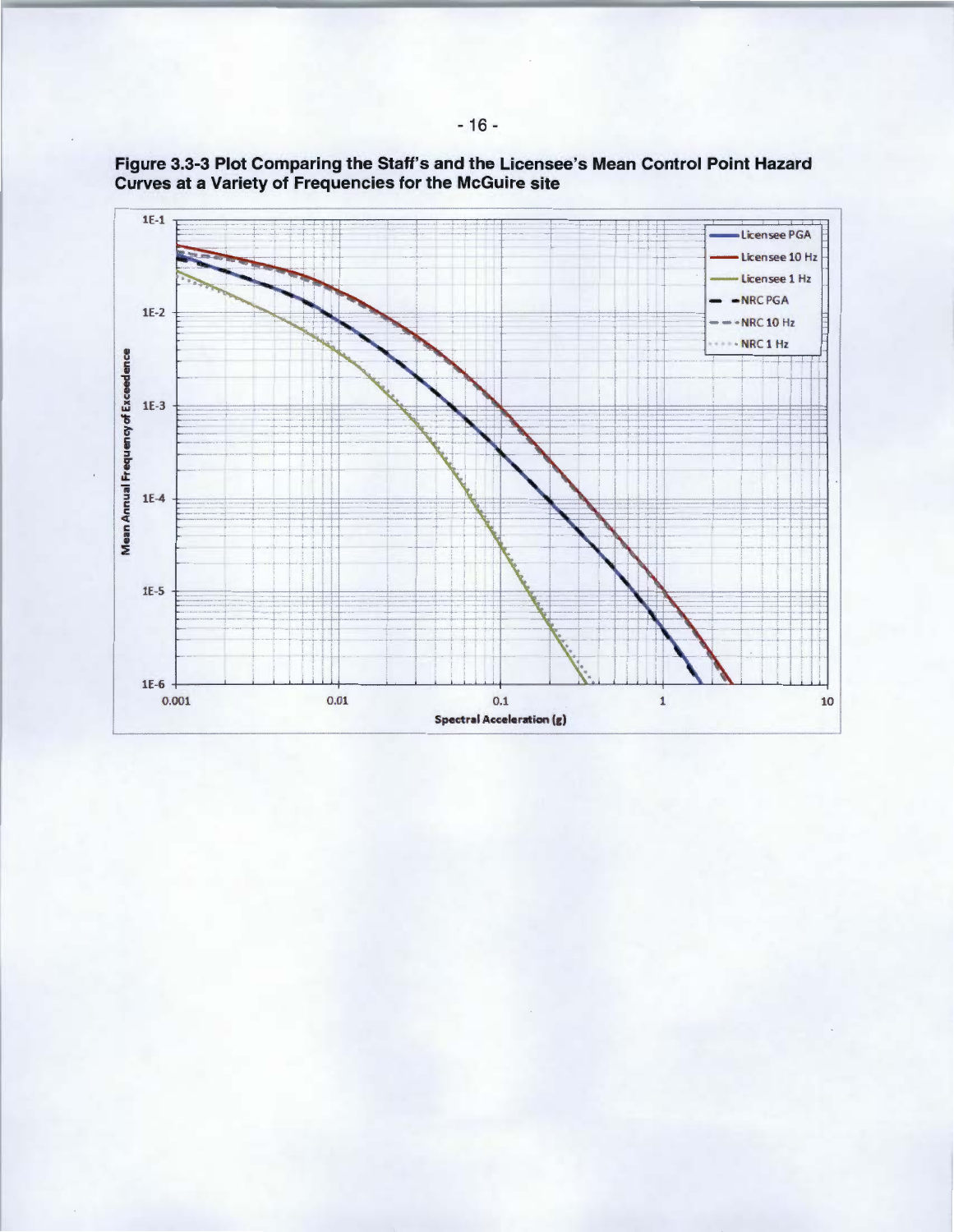

**Figure 3.4-1 Comparison of the Staff's GMRS with Licensee's GMRS and the SSE for the McGuire site**